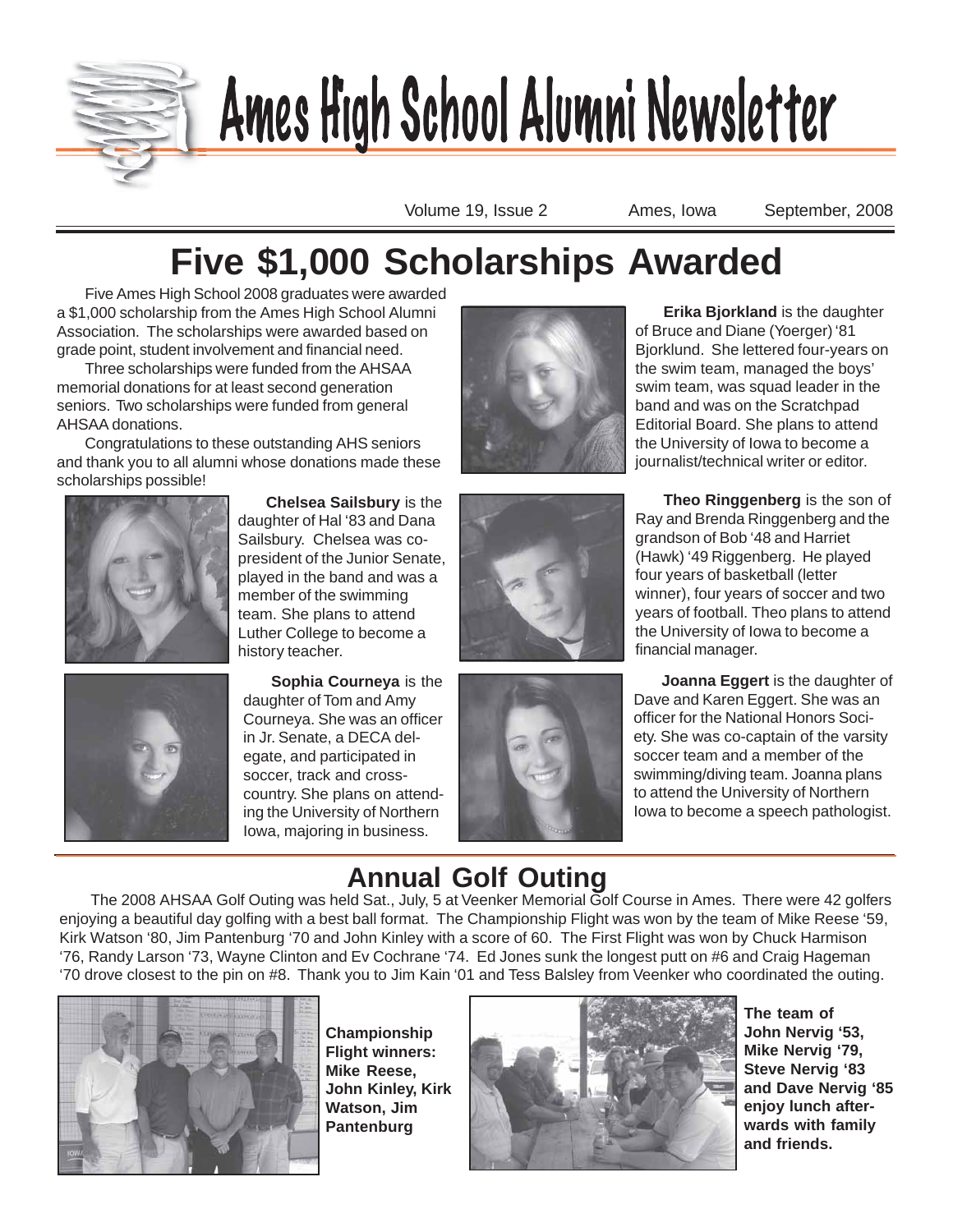### **Class of '58 looks back**

Looking back at Ames was the theme for the recent 50th reunion of the Ames High Class of '58. June 19-22 comprised four days of nostalgia-filled events for the 77 members of the class who returned.

The weekend kicked off for early arrivals and locals with the band concert Thursday evening, followed by a gathering at the Olde Main Brewing Company. A guided bus tour Friday afternoon highlighted the many changes in Ames since the class graduated, including the mind-boggling fact that the halls they walked every day are now the halls of City hall. Legends, with its



panoramic view of the ISU campus, was the gathering spot that evening for informal meeting and greeting.

The ISU Memorial Union, scene of many past high school dances and other activities, was an easy choice as the focal point of the weekend. Many reunion attendees stayed in the newly refurbished Hotel Memorial Union, the Wonderful Women of 58 met in the Pine Room to plan their next annual gathering on Saturday morning, and the Sun Room was the site of Saturday evening's dinner and program.

The program included a tribute to the 28 deceased class members and a salute to Jack Smalling, whose efforts in keeping track of Ames High graduates have made high turnouts a hallmark of Ames class reunions. A presentation by Dennis Wendell '59 from the Ames Historical Society evoked many childhood memories as 50's photos of paper boys, parades, long gone theaters and Carr's Pool appeared on the screen.

The weekend wrapped up at the Olde Main Brewing Company for brunch and farewells Sunday morning. The 50th reunion of the Class of '58 has been declared a success, aside from the major post-reunion complaint that "there just wasn't enough time to even see everyone, let alone talk to them!". Plans for the 55th reunion have already begun.

# **Family, Friends, Golf**

We had our annual family and friends golf tournament in Ames on May 17-19, 2008. We played Veenker, the college course and the best way to describe the experience was WOW!

We had golfers come in from Iowa, Minnesota, Kansas, Oklahoma, and Texas and all commented on what a nice town Ames was. Ames was like a diamond in the rough with all the flowering trees and the lilacs in full bloom. I don't remember so many Red bud trees in Ames.

We arrived on May 16 and that evening we went to Gilbert to the Open Flame Steak House for dinner. After golf on Saturday we were invited to Leonard and Marla (Lounsberry) '56 Reedholms home for a fabulous buffet dinner. Sunday evening after golf we went to Hickory Park BBQ for dinner.

Monday was the last day of the tournament and was won by Ron Fain '60. It was quite evident that since Ron has quit flying airplanes all over the world that he spends most of his time on the golf course. He was the only one in the group to play under 90.

Needless to say, we all had a great time and it was special for me to spend a few days back in my hometown. **Gary Fain '54**

# **From Basketball to Golf**



Four members of the 1945 State Basketball Championship Team had a reunion at the Ames Golf and Country Club in July. Scores were not recorded. From left to right in the picture: Rollie Knight (Ames), George Duvall (Des Moines), Jim Buck (Ames) and Max Sowers (Cedar Falls).

### **Book Proceeds go to AHSAA**

Coming back for your reunion? Now you can find all the cool places to go and things to do while you are in Ames AND support the AHSAA. Proceeds from the sale of the book "A Guide to Ames", written by Tamara Kuhn '79, ordered through the AHSAA will go to the AHSAA. For more information on the book, go to www.AmesGuide.com.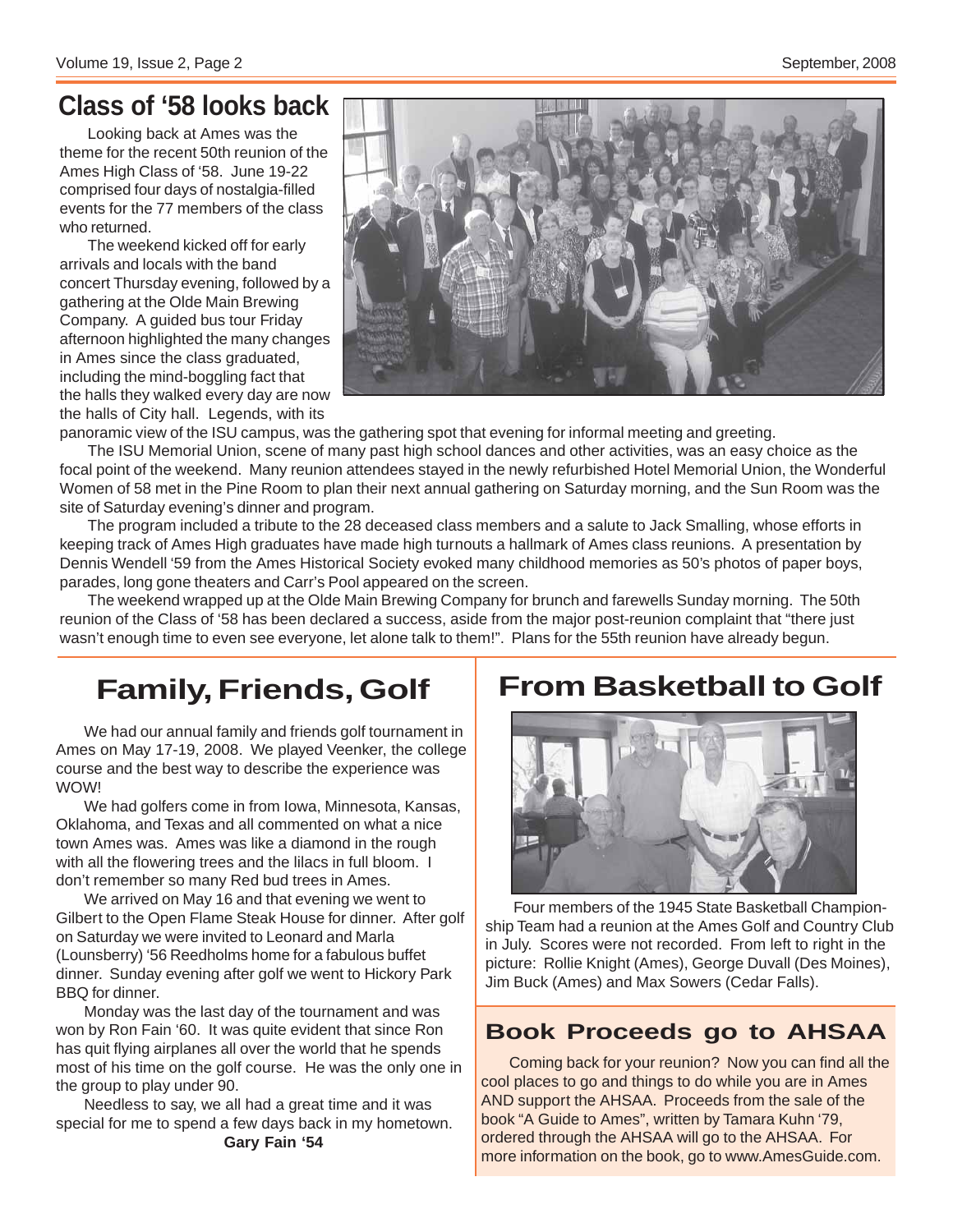# **Alumni Still Aiming High**

**Don Harris '53**, a former consultant with Minnesotabased 3M, is the private sector recipient of the 2008 American Road & Transportation Builders Association (ARTBA) prestigious Jake Landen Memorial Safety Award. The award annually recognizes outstanding contributions to highway safety. Harris, who is married to **Ann (Lee) Harris '53**, spent 33 years with 3M's Traffic Control Materials Division and served as a consultant to the company for an additional 10 years. He held senior positions in sales, marketing, research and traffic safety. He is nationally and internationally recognized as an expert on traffic signing. Harris has also been involved in leadership roles with industry groups such as the Transportation Research Board, National Highway Traffic Safety administration, and American Association of State Highway and Transportation Officials.

**Art Wirtz '68** was named the 2008 Ranger of the Year by the National Forest Recreation Association. He has worked for the U.S. Forest Service for more than 35 years in Missouri, New Mexico and Minnesota, and is now a district manager in Arizona. Wirtz was recognized for his work with community groups, volunteers, recreation service partners and government officials.

### **---------- Upcoming AHSAA Reunions ----------**

#### **All Class Holiday Get Together**

Dec. 26, 2008 7:00 pm Olde Main Brewing Co., Downtown Ames

#### **1959**

August 28-29, 2009 50th Year Reunion

#### **1969**

July 24-25, 2009 contact Karen Kellogg (specialk077@msn.com)

#### **1979**

Sometime in 2009 contact Kayleen (Coady) Catus kcatus@american\_community.com

#### **1989**

July 31-August 2, 2009 contact Tyler Farner (tyler@farner\_bocken.com)

**check www.ahsalum.org for more reunion details**

**Donna (Sclarow) Allender '53** and her husband Jerry have authored a new book, "The Humanistic Teacher: First the Child, Then Curriculum". Donna, a veteran teacher and practicing psychotherapist, and Jerry, an author and retired professor of education at Temple University, bring the focus back to the core of what education is all about: the infinitely variable and exciting interaction between teachers and their students.

In their book, the Allenders use the Project Learn School in Mt. Airy, which they helped to found nearly 40 years ago, as living proof of successful humanistic education. What makes the book a good read, according to Debbie Lerman, the mother of two students at Project Learn, are the personal stories and reminiscences of the Allenders' combined 100 years in education.

**Cynthia Joan Jackson '77**, Baylor Business' Marketing Director, recently accepted an award for Hankamer School of Business' magazine, Baylor Business Review. The magazine captured the prestigious Gold Quill Award from the International Association of Business Communicators (IABC). From more than 1,000 entrants in 30 countries, just 116 Gold Quills were awarded. In addition, Baylor Business Review won a Public Relations of America (PRSA) National Award, plus an international award from the International Academy of the visual Arts (9,000 entrants). Published twice a year, the magazine reaches nearly 39,000 subscribers, alumni and friends of the business school.

**Breanna (Peterson) Lathrop '02** graduated from Emory University in Atlanta. She received a master's degree in nursing in the Family Nurse Practitioner Program, and a master's degree in public health. She was honored with the Silver Bowl Award, given to one master's student for outstanding excellence in nursing and also was honored for her service to disadvantaged populations.

**John Tyler '04** graduated from the University of Iowa with a degree in International Studies with an African Emphasis. His first experience with Africa was in 2004 when he went on the Ames High School Uganda trip. He served as a chaperone on the 2005 Uganda trip, studied abroad in Morocco in 2006 and in Ghana in 2007. John will begin a 2 year Peace Corps assignment in Mauritania in West Africa.

**Stephanie Chang '05** is the coxswain for the thirdranked (USROWING/CRGA Division II Coaches Poll) University of California-San Diego women's rowing team. The coxswain steers the boat and coordinates the power and rhythm of the rowers. She earned a degree in economics while helping the Tritons become one of the top women's rowing teams in the country.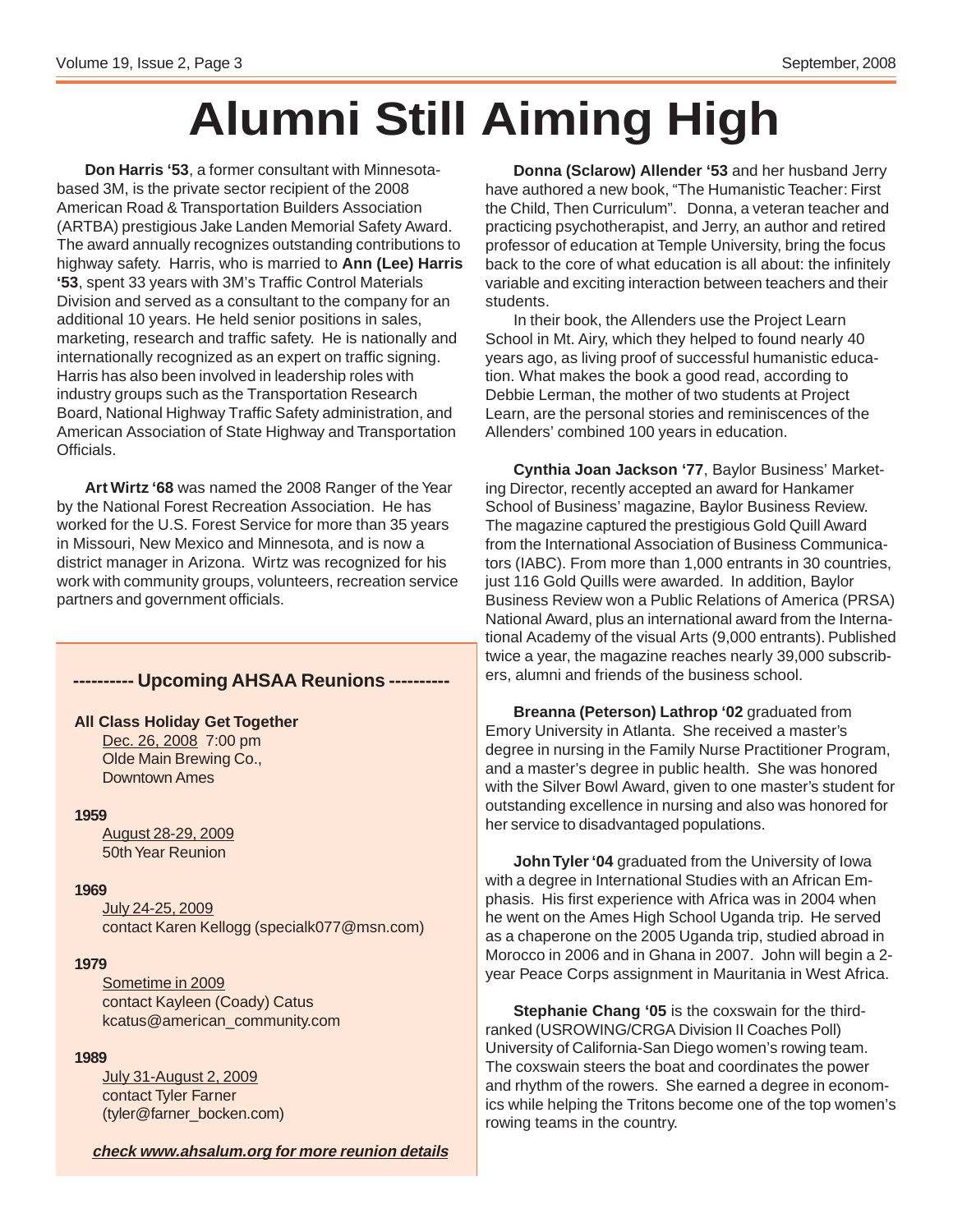# **Memorials**

The Ames High School Alumni Association has received the following memorials since the last newsletter. Memorial funds go into the Memorial Scholarship Fund for AHS seniors.

In memory of **Dorothy J. Timmons '58** by John L. Timmons '64

In memory of **Allan B. Gibb, III '70** by Leisa H. Doran '71

In memory of **Kim R. Bailey '76** by Keith Bailey, Staff

In memory of **Marilyn Blaess '59 Patricia Ritland '59 Barbara Hoover '59 Jan Severson '59** by Timothy M. Stine '59

In memory of **Keith Soesbe '54** by Jerrold Soesbe '56

In memory of **Paul D. Gillpatrick '44** by Roberta G. McRoberts '50

In memory of **Richard D. Erickson '38** by Stephen Phillip Erickson

In memory of **Audrey Knutson '48** by Marilyn (Knutson) Squires '51

In memory of **Lynn Dreeszen '57** by Terry Moore '57

In memory of **D. Jean (Merrill) Clark '43 Paul C. Vance '43** by Mary S. Hanger '43

In memory of **Mark A. Wessman '91** by Ann Wessman '81

# **Some Have Left Us**

The following alumni are known to have died in recent years. Those listed in previous newsletters are omitted here. Some information is incomplete. If you have more information or unreported deaths, please advise the AHSAA. **A complete listing of all known deceased alumni is available at www.ahsalum.org.**

1920 Caine, Carvel Stratton 9-14-1959 San Francisco, Calif. 1923 Burrichter, Gertrude (Corfe) 6-24-2008 Des Moines, Iowa 1925 Knapp, Floyd Raymond 8-3-1984 Des Moines, Iowa 1927 Dumont, Jean B. (Guthrie) 2-9-2001 Chapel Hill, N. C. 1927 Smith, Glenn Leroy 11-3-1990 Denver, Colo.<br>1928 Griffith, David B. 11-1-1986 Ankeny, Iowa 1928 Griffith, David B. 11-1-1986 Ankeny, Iowa<br>1928 Munsey, Eleanor Blanche (Kopf) 4-22-1994 San Diego, C Munsey, Eleanor Blanche (Kopf) 4-22-1994 San Diego, California 1928 Nelson, Mildred Mary (Turner) 4-14-1988 Redwood City, Calif. 1928 Pigman, Virginia Teresa (Bisone) 3-30-1975 Tarrant, County, Texas 1928 Templet, Edith Helen (Cox) 12-21-1992 Sunnyvale, Calif. 1929 Dampier, Tait Dena (Neeman) 1-1-1989 Houston, Texas 1930 Lynch, Norma M. (Cowdry) 7-20-1991 1930 Woodward, Jeanette Zula (Lytle) 1-29-1991 Oakland, Calif. 1932 Baldwin, Leona Marie (Wheeler) 11-29-2005 Walkersville, Md. 1932 Dickeson, James Merle 10-12-1971 Los Angeles County, CA<br>1934 Cucugliello, Ruth V. (Nichols) 2-5-2000 Moorestown, N. J. 1934 Cucugliello, Ruth V. (Nichols) 2-5-2000 1935 Dunlap, Norman Paul 5-21-2008 Green Valley, Ariz. 1936 Eilers, Barbara Jane (Schryver) 10-1-2007 Hastings, Minn. 1937 Hickey, Lois Opal (Nordeen) 9-5-1991 Los Angeles, Calif. 1937 Moses, Ronald W. 6-19-2008 Ames, Iowa 1937 Nichols, Robert Edward 4-9-2008 Arcadia, Calif. 1938 West, Charles Kenneth 4-2-2002 Long Beach, Calif. 1939 McCarthy, Richard M. 4-14-2008 Silver Spring, Md. 1940 Brown, Margaret H. (Pelham) 2-10-2008 Orange, Calif. 1940 Jacus, Helen I. (Alexander) 2-22-2008 Sarasota, Fla. 1940 McIntosh, Wilber R. 8-22-2001 Los Angeles, Calif. 1940 Ross, Benjamin Galloway 6-9-2008 Scottsdale, Ariz. 1940 Wierson-Swett, Edith (Wierson) 7-18-2008 Ames, Iowa 1942 McGee, Kerry Ann 3-13-1976 San Francisco, Calif. 1943 Myers, Nadine (Paul) 9-16-2008 Truman, Minn. Vance, Paul Cessna **5-14-2008** Des Moines, Iowa 1944 Henderson, Phyllis Jean (Switzer) 5-24-2008 Newnan, Ga. 1944 Moore, Tom Paul 6-23-2003 Clearwater, Fla. **Class** Name Date of Death Place of Death Place of Death

#### In memory of

**George H. Clark '48** by Juliana (Rozeboom) Wermimont '79

In honor of **Ann (Rozeboom) Reckert '44** by Juliana Rozeboom Wermimont '79

In memory of **John A. Amme '52** by Janet (Skeie) Nesbit '54

In memory of **Thomas G. Anderson '61** by Ronald W. Young '61

In memory of

**Raymond Smalling, Staff** by James S. Balloun '56

In memory of **Pauline "Polly" Slater Wilson '77** by Kathryn "Kate" Schultz '78

In memory of **Harold Ullestad '39** by Donald L. Ullestad '46

In memory of **Benjamin G. Ross '40** by Louis E. Ross '38

In memory of **Paulette (Hatasaki) Ryoul '61** by Gloria (Hatasaki) Bachmann '63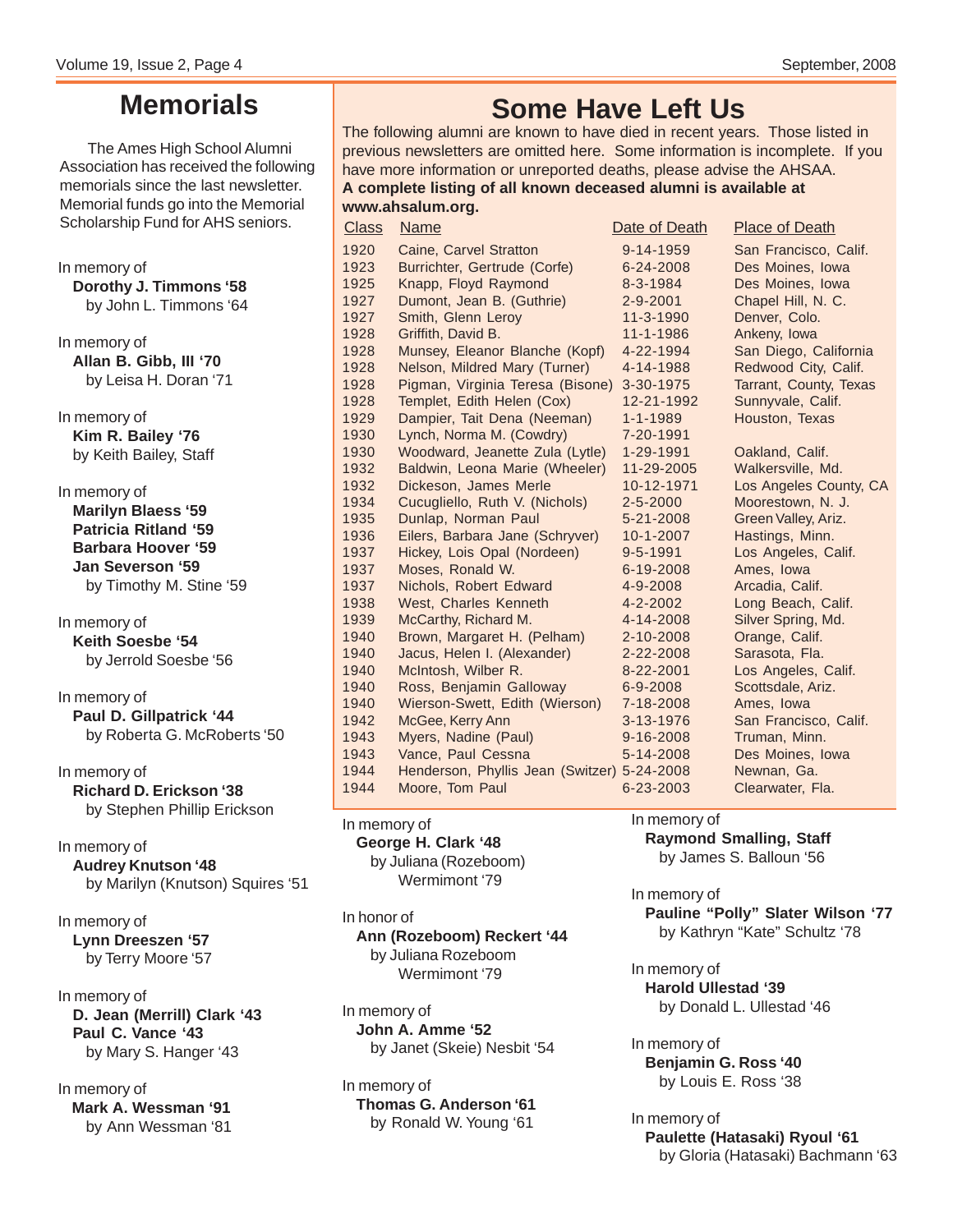| <u>Class</u> | <u>Name</u>                     | Date    |
|--------------|---------------------------------|---------|
| 1944         | Spicer, Betty LaVonne (Smith)   | 5-3     |
| 1944         | Swift, Carolyn Jane (Light)     | $12 -$  |
| 1945         | Genaux, Charles T.              | $8 - 6$ |
| 1945         | Graff, Jane                     | $8 - 7$ |
| 1945         | Graves, Kenneth E.              | $6 - 2$ |
| 1945         | Malcom, LaVone Maxine (McColly) | $8 - 6$ |
| 1945         | Watts, Morna Catherine (Lynne)  | $6 - 8$ |
| 1946         | Harrison, Patricia (Clemons)    | $7 - 2$ |
| 1946         | Mitchell, Dorothy J. (Williams) | $6 - 6$ |
| 1948         | Dickinson, John Marshall        | $8 - 1$ |
| 1948         | Hansel, Robert C.               | $3 - 2$ |
| 1948         | Sclarow, Marshall H.            | $3 - 1$ |
| 1949         | Sampson, Christopher            | $5 - 2$ |
| 1950         | Peterson, Robert Roland         | $4 - 2$ |
| 1951         | Rude, Patsy Jean (Read)         | $6 - 1$ |
| 1952         | Amme, John Allen                | $6 - 7$ |
| 1952         | Lee, Robert Judge               | $8 - 6$ |
| 1952         | Mahan, Patricia Ann (Smith)     | $9 - 1$ |
| 1954         | Clark, James Roger              | $5-1$   |
| 1958         | Bofer, Jonnie Bill              | $3 - 1$ |
| 1963         | Lint, Kenneth W.                | $2 - 1$ |
| 1965         | Perkovich, George James         | $5 - 4$ |
| 1968         | Staniforth, David Ray           | $8 - 2$ |
| 1968         | <b>Weigel, Thomas Ernest</b>    | $6 - 2$ |
| 1969         | Tremble, Cheri Ann (O'Brien)    | $12 -$  |
| 1972         | Engen, Judy Ann (Jacobson)      | $5 - 2$ |
| 1972         | Key, Vickie Lynn (Millard)      | $5 - 2$ |
| 1972         | Strodtman, David John           | $9 - 1$ |
| 1975         | Young, Russell Dean             | $8 - 2$ |
| 1976         | Server, Eric Wayne              | $8 - 1$ |
| 1977         | Wilson, Pauline Robyn (Slater)  | $6 - 1$ |
| 1978         | Radosevich, Michael Gerald      | $5 - 1$ |
| 1979         | Sanders, Debra Anne (Wiese)     | $7 - 2$ |
| 1980         | Adams, Stanley Bruce            | $8 - 1$ |
| 1995         | Begg, David Lee                 | $9 - 1$ |
| 2008         | Hannapel, Michael Colton        | $8 - 3$ |
| <b>Staff</b> | Beattie, Harriett               | $8 - 1$ |
| <b>Staff</b> | DeHamer, Dorothy L.             | $12 -$  |
| <b>Staff</b> | Lehigh, Donald F.               | $3 - 1$ |
|              |                                 |         |

 $14-2008$  Ames, Iowa 13-1990 Galveston, Texas 1-2008 Fairbanks, Alaska 1-2008 Madison, Wisc. 1-2008 Grand Prairie, Texas  $-2008$  Ames, Iowa 1-2006 Bellaire, Texas 1-2008 Newton, Iowa 1-2008 San Jose, Calif. 1948 Dickson, Ariz.<br>1948 Dickson, Dickinson, Marshall B. 3-2008 Lakewood, Colo. 15-2008 Sharpsville, Pa. 1-2008 Honolulu, Hawaii -2008 Alamo, Texas -2008 Ames, Iowa 16-2008 Ames, Iowa 14-2008 Boone, Iowa 16-1997 Iowa City, Iowa -2008 Ames, Iowa 19-2008 Waterloo, Iowa 7-2008 Ames, Iowa 6-2008 Houston, Texas 2-2008 Ames, Iowa 14-2001 Hugo, Okla. 6-2008 Denver, Colo. 10-2008 Ames, Iowa  $-1964$ of Death Place of Death

# Mars Hills, N. C. 14-2008 Forest Grove, Ore. 1-2008 Long Beach, Calif. 1-2008 **Oklahoma City, Okla.** 9-2007 Santa Barbara, Calif. 1958 Bofer, Apache Junction, Ariz.<br>1958 Boger, Des Moines. Iowa Des Moines, Iowa 19-2008 Salt Lake City, Utah 10-2008 Des Moines, Iowa -2008 Ten Mile Lake, Minn.

21-2002 Grand Rapids, Mich. 5-1990 Evansville, Ind.

# **--- Remember ---**

to send to the AHSAA:

- \* name and address changes
- \* reunion dates
- \* alumni accomplishments
- \* names for Distinguished and Honorary Alumni Awards
- \* newsletter ideas, pictures
- \* death information
- \* Spirits or any other high school memorabilia that need a home

See page 12 for how to contact the AHSAA. Thank you!

# **Notes from Jack**

In the last issue we printed an article about our oldest living alums. One of them, **Gertrude (Corfe) Burrichter '23** has since passed away at age 102. Gertrude was a 44 year employee as an editor at Meredith Publishing in Des Moines. As with most AHS graduates they excel after they leave Ames High.

I'm getting help from two amateur genealogists. **Becky (Hough) Griswold** who left before her senior year in the 70's and **Roger Litchfield '63**. Both have sources that I don't and have contributed. They've found lost alums, mostly now deceased, and have helped to reduce the Lost List.

Three of the deaths listed are just now getting reported to us. **Kerry McGee '42** who died in 1976, **Glenn Smith '27** who died in 1990 and **Cheri (O'Brien) Tremble '69** who died in 1997 are three. Some of these have been getting newsletters since we started in 1990.

We last reported **J. Fred Allen '52** as found and living in Germany. But Fred is nomadic again and has resurfaced in Apache Junction, Ariz.

As I write this the Summer Olympics are on. I received a phone call in early August wondering about Ames High graduates who have performed in the Olympics. Yes, there was one, but he didn't perform for the United States. **Lovrenco Franicevic '96** swam for Ames High, then Iowa State and also for his native Croatia in the Olympics in 2000. He currently lives in Split, Croatia.

What Ames High graduate never went out for basketball in high school, but started at center in his freshman year of college? It was 6 foot 5 inch **Ben Klaas '89** who was a good I-ball player at AHS, but never tried out for the varsity team. He started at center for Evergreen State in Olympia, Wash. After one year he transferred to Big 10 University of Wisconsin where they were not as enthusiastic about his basketball talents. Ben, his wife and two daughters live in the Twin Cities. **Jack Smalling '58**

# In memory of

**John A. Amme '52** by Mary Jo Vivian

In memory of

**Paul C. Vance '43** by Barbara A. Davey '43

In memory of

**Ronald Bredeson, Staff** by Fareed '82 and Cara (Bredeson) '82 Tabatabai

In memory of

**Betty Anderson Foster '45**

by Mary Francis Larson '45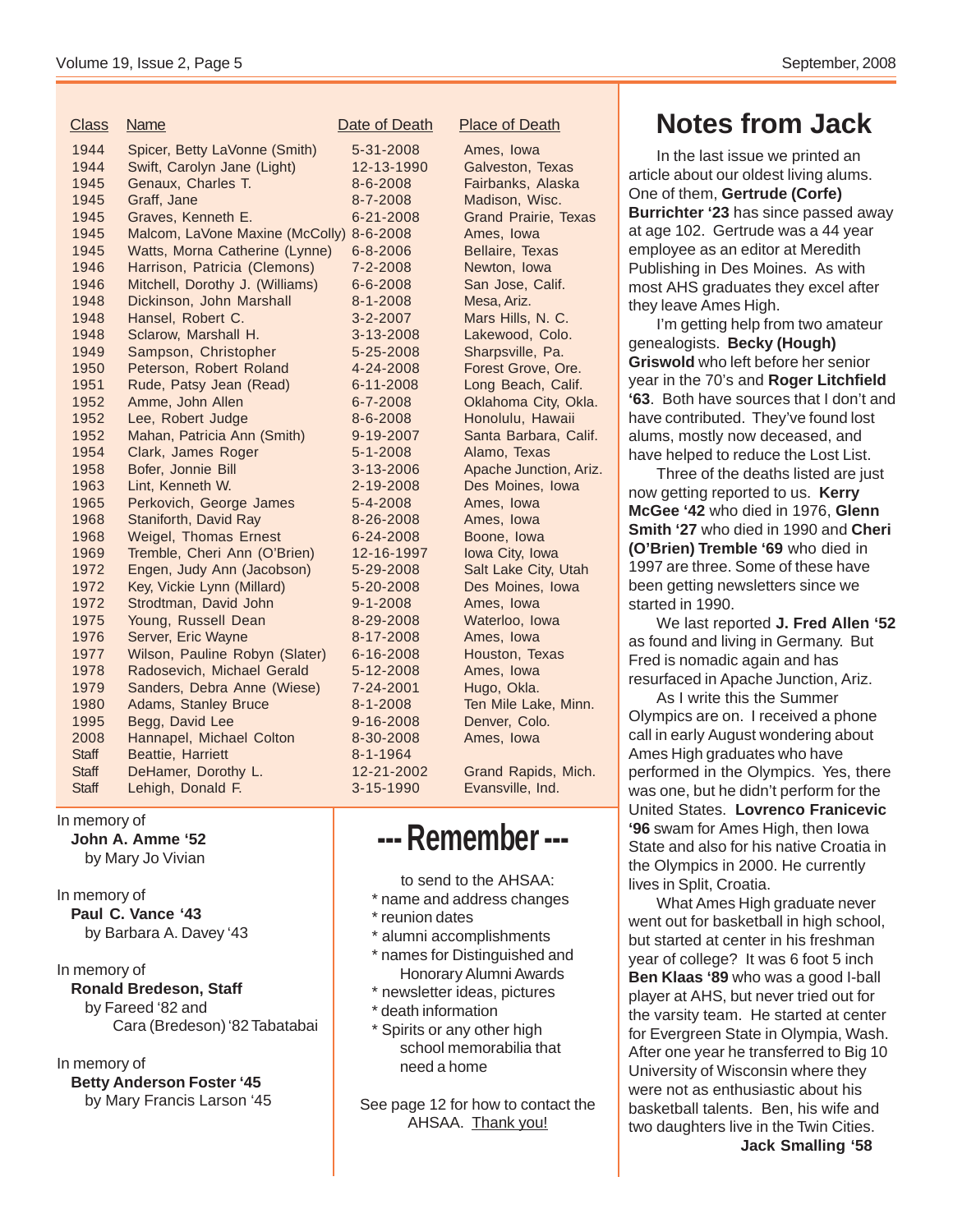# **Two of a kind**

# **Ames High sophomore football coaches leave lasting impression on athletes**

### **By Bobby La Gesse Staff Writer, The Tribune (Ames)**

The letters still come in. So do the phone calls. They come from all over Iowa and as far away as Tibet. And they all say the same thing: thank you.

For 36 years, Dale Tramp and Jim Duea impacted the lives of hundreds of teenagers as the Ames High School sophomore football coaches. And for the better part of those three decades, they have received notes from former players letting them know the impact they've had on their lives.

The notes mean so much to them that they laminated a few and choke up when talking about the affection grown men have toward someone who coached them for one season.

Because of the positive impact Tramp and Duea have had on so many kids, they were named Unsung Heroes for 2008 by the The Tribune in Ames.

"The biggest thing is when they say this had some effect," Tramp said. "The same thing happens when they would visit our classrooms and say I'm a success. The feedback we get is the greatest gratification."

And the duo credits their philosophy, put the kids before all else, as the reason for their success. They've had more than 260 wins since they started coaching together in 1971. They've won more than a dozen conference championships and had several undefeated seasons.

But for them, the wins aren't as important as being there for their players.

"Jim and I are together because our philosophy is very similar," Tramp said. "The kids are first, X's and O's and all that are behind the kids."

That means having kids learn four positions so they are more likely to see the field. That means rotating kids throughout the game so everyone gets meaningful playing time. That means having at least 40 kids on their roster, even if they have to go recruit a few more players to hit that number.

"I picked up on Dale's philosophy really quickly and that is that he is every players coach," Duea said. "I don't care if you're the 45th kid, the 55th kid or the No. 1 kid."

After spending time at a few South Dakota high schools, Tramp came to Ames with his eye on getting a master's degree in 1968. He immediately began coaching



**Jim Duea and Dale Tramp with their Unsung Hero plaques.**

sophomore football, while also spending some time as a coach for basketball, track and tennis.

He taught history at the high school before becoming a counselor and dean of students. He retired from teaching in 2000. But he continued to coach and amaze Duea with his ability to motivate his athletes.

"I got into the limelight as a track coach, but I told (Tramp) more than once many of the things he did in coaching sophomore football I tried to implement in coaching track and I'm indebted to him," Duea said.

Duea, who coached the Ames girls track team to five state championships in 21 years, came to the school from Humboldt and was told of a young, energetic coach he might enjoy working with on the sophomore level. Duea had coached sophomore football at Humboldt, liked it, and figured he could have just as much fun in Ames.

Since 1971 Duea says that's exactly what they have done. Tramp worked with the lineman and ran the defense. Duea worked with the offensive and defensive backfields. Volunteer assistants helped with whatever else needed to be done. It went on that way until April this year, when it became official that their coaching contracts would not be renewed.

With their football coaching days behind them, Tramp and Duea now are trying to find a way to maintain a friendship that for so many years has centered on the field.

"In the past we haven't done much together after football season." Duea said. "So, now, we are figuring out how we can continue that friendship. We have to keep it going. This has been a big part of both of our lives."

Editors Note: The non-renewal of Duea's and Tramp's contracts was not by their choice.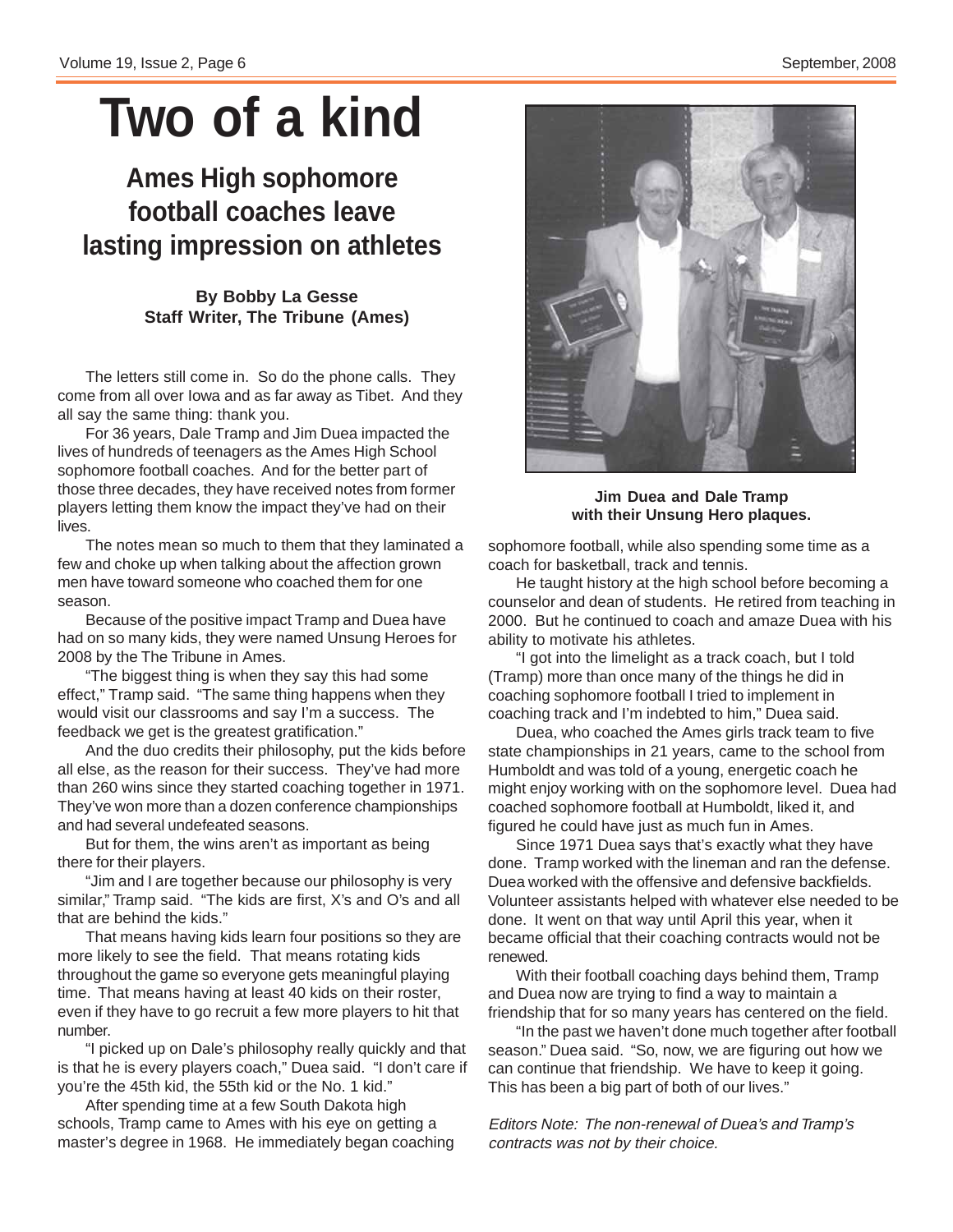## **Daddow leaves behind a true love**

Kirk Daddow stumbled into teaching 42 years ago. He still remembers his first day of teaching class: the incredible feeling of being in a room, in front of students. He recalls coming home to his wife after school that day and telling her that he had just experienced the greatest feeling in the world, and that he knew what he wanted to do for the rest of his life.

Daddow taught at Ames High School for 29 years. During that time he taught various history and English classes, coached football and was the chair of the Social Studies Department.

His formula is simple: do something that you know is valuable every day of your life. Daddow said learning this fact is more important than anything he has taught in a classroom.

"My fondest memories are when I'm with a class and we connect: both acknowledging that what we're doing is important. Sometimes I receive letters from students or former students; that sort of thing makes the job worth it, makes life worth it," Daddow said.

#### **Bobby Hunter Ames High Web**

Editor's Note: Kirk Daddow is back on the sidelines helping the Ames High Varsity football team as a volunteer running backs coach.

# **35 years and 250 wins!**

**Kerry Van Winkle '60** has joined a unique group of Iowa Football Coaches. He won victory number 250 on Friday, September 19, 2008. He is in his 35th year at Roland-Story High School as head football coach. He coached six years prior to that at Kanwaha. His mentor and father, the late Keith Van Winkle, coached and taught at Welch Junior High for 37 years. The elder Van Winkle passed away July 14, 2008.

#### **Jack Smalling '58**

# **AHS athletics is a top program**

The Ames High School athletic program has been recognized as one of the top schools in the state, athletically and academically, by the Traveling Challenge Cup, a state-wide and yearlong competition among all member high schools of the IHSAA and IGHSAU.

The AHS program, under the direction of Athletic Director Judge Johnston, finished fifth overall, among a total of 48 teams from across Iowa. Points are awarded to the schools for participation in post-season tournament play and individual team's academic accomplishments, regardless of whether they participate in post-season play.

### **Living in Panama is like camping... for two years**

**Foy Spicer '99** and **Jeff Diesburg '99** are Peace Corps volunteers in central Panama. Their Peace Corps assignment is from May 2007 to August 2009. Foy is writing for The Tribune about their experience.

Jeff and I live in a small, rural agricultural community. Population: 42. There is an aqueduct, but no electricity or cell phone signal. When I say aqueduct, I mean PVC pipes that bring fresh water to the houses. Each house has one concrete basin with a faucet This sink is used to wash laundry, babies and the dishes.

Each family has an outdoor shower, which is nothing more than a zinc-sided booth with a spigot. The water runs onto the ground and is directed away from the house and walkways by open trenches. There are no flush toilets. Everyone has pit latrines.

I miss hot showers. All our water is cool, coming directly off the highest hill. Sometimes I boil the water on the stove and mix it with a bucket of cold water. Then I ladle it over myself. That's as close as I'm going to get to a hot shower.

The houses are either concrete block or wooden boards. Our house is made of wood, has a corrugated metal roof and concrete floors. It has two rooms, We have one of the nicest houses.

Families don't really live in houses. They sleep in them and use them for storage. They live on their porches. We pass time with our neighbors, write, nap and work on the porch. Our dinner table is on the porch. When the climate is 65 degrees to 75 degrees year round, all you really need is a roof.

Every two weeks or so, we go to town (3,000 people) to buy groceries, use the Internet and call home. We buy all our food in the largest mom and pop store. Then we pack it up to ride in the pickup truck which serves as transportation to and from our valley once each day.

We eat a lot of rice and beans. Without a refrigerator, we are limited to dry goods and fresh produce. I miss cheese, milk and ice cream. I miss ice.

We have a gas stove and oven. The gas is brought up on the same transport for \$5 per tank. Most families have a gas stove and a fagon which is a raised cook fire where they smoke meat and cook large quantities of rice.

Living in Panama is like permanently camping for two years. We sleep in a tent of mosquito netting, on a four inch thick cushion of foam. Sometimes I wonder if I miss hot water or a queen size bed more.

I know when it comes time to leave Panama in about a year, I will miss our big porch. I will miss the ideal temperatures, passion fruit and this pristine environment where there is no noise and distraction from cars, cell phones, televisions and lights. Then I will take a very long, hot shower.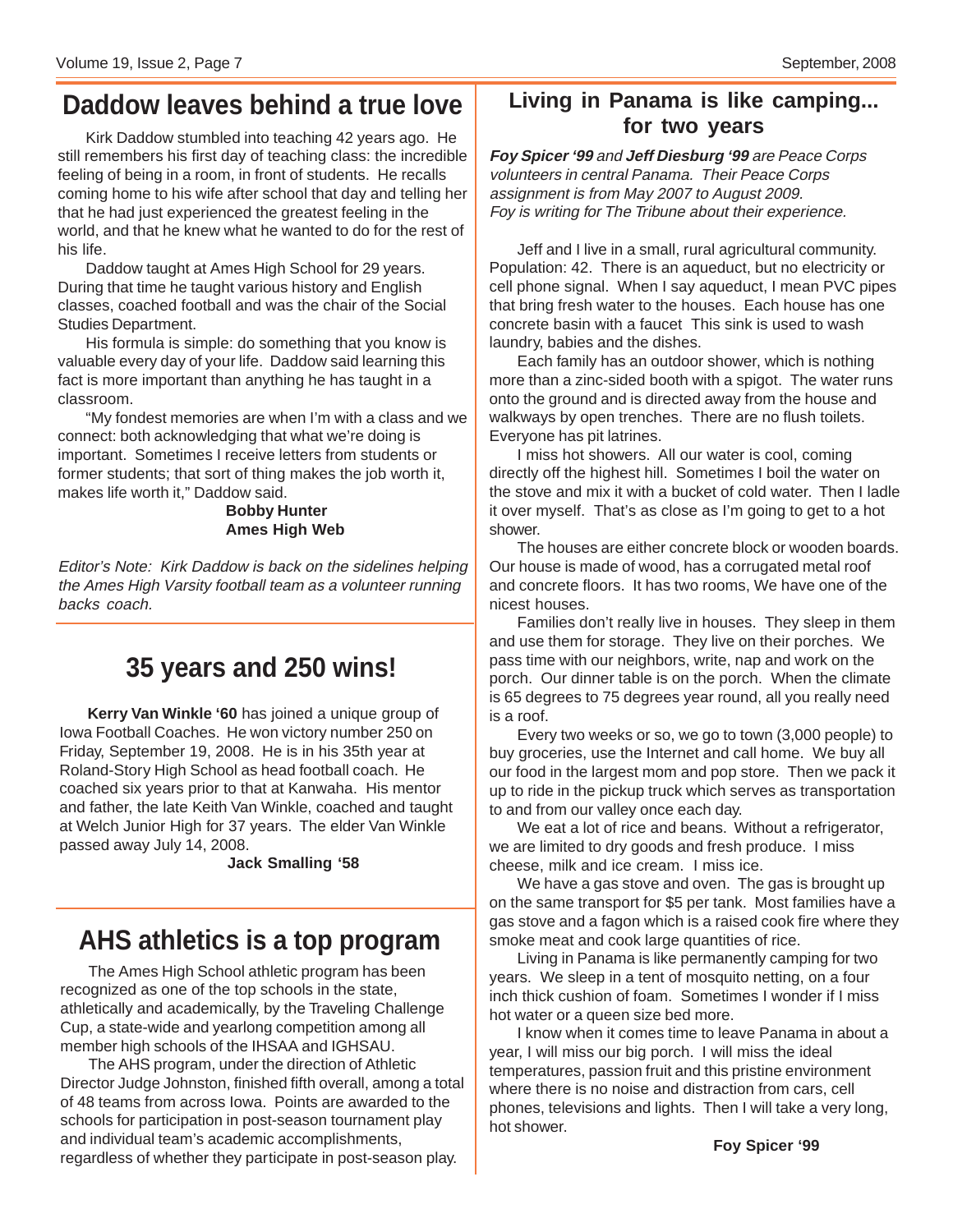# **Ames Education Foundation (AEF) News**

# **Keep on Giving**

The Class of 1972 celebrated its 35-year reunion last summer and had a great time reminiscing the glory days of high school. But when the event was over and all their reunion bills paid - they did something special. They gifted the balance of their reunion funds to the Ames Education Foundation.

Unique? Not totally. Most definitely they are among a few of the classes to make such a gesture after leaving the halls of Ames High School. Other reunion classes have given back over the years since the inception of the Ames Education Foundation. Those classes include: 1944, 1946, 1955, 1965, 1976, 1983 and 1995.

The Class of 1966 and the Class of 1981 went beyond donating the overage of their reunion accounts, by embarking on a specific campaign to raise funds. The Class of 1966 raised funds to help cover the cost of new auditorium seats at Ames High School raising over \$40,000. The Class of 1981 continues to raise money to endow an Ames Education Foundation program raising over \$4,000 toward their \$15,000 goal.

Supporting the Ames Community Schools through the Ames Education Foundation is one way to say thank you for the education you received. We thank you for the gifts you continue to give!

# **Ames High Students AHS Field Turf Project**

The Ames Education Foundation has partnered with the Ames High Athletic Booster Club to launch one of the most exciting projects in the rich tradition of Ames High Athletics a state of the art Field Turf to be installed at Ames High School.

The new Field Turf will allow Ames sports programs to enjoy better playing surfaces, more practice time, fewer games cancelled and longer playing seasons. In addition to the Ames High football teams, other sports at AHS will benefit, including boys and girls soccer, track and field, cheerleading, as well as physical education classes and the marching band.

Our goal is to raise \$600,000 to replace the existing grass field with this new durable surface, which looks and feels like natural grass. We have raised slightly over \$400,000 toward our goal.

During the past several years the stadium at Ames High School has had some major improvements. We now have a two-tier press box that accommodates our needs, a new eight-lane track and 1,400 new visiting seats, new scoreboard and the landscaping on the home side is complete. Once the field turf is installed Ames High School will have one of the premier stadiums in Iowa.

Gifts for the Field Turf Project may be sent to the Ames Education Foundation, P.O. 1125, Ames, IA 50014, or made online at www.ames.k12.ia.us (follow the Foundation link).

# **Make Donations Online!**

Donors can securely make donations on the Foundation's Web site with an e-check or credit card, through Give2Schools, provided by the National School Foundation Association (NSFA) and Information Services USA. To make a donation online, simply go to www.ames.k12.ia.us and click on Foundation. From there click on "how to give" to connect to the online giving option.

# **News on Endowment Gifts**

The Ames Education Foundation has partnered with the Story County Community Foundation (SCCF) and has established two permanent endowment funds, general and band. Contributions from Iowans to these permanent endowment funds through the SCCF qualify for a 20% state of Iowa tax credit and for state and federal tax deductions.

The purpose of the endowment is to secure ongoing income for the development office and for ongoing Foundation programs, such as the Mini-Grant Program and the Support Our Student fund.

The band endowment, created through the Let The Band Play On campaign is needed to help prepare for the next several years of shoring up the bands. On a 15-year replacement cycle, the program would need \$52,000 annually to purchase new instruments. The overall campaign goal of \$500,000 includes \$250,000 which will create the permanent endowment to benefit the band program.

### **Contact the Ames Education Foundation**

Please remember us in your will.

The Ames Education Foundation 415 Stanton Avenue P.O. Box 1125 Ames, IA 50014-1125

515-268-6630 Jean Kresse, Development Director jkresse@ames.k12.ia.us Web access through www.ames.k12.ia.us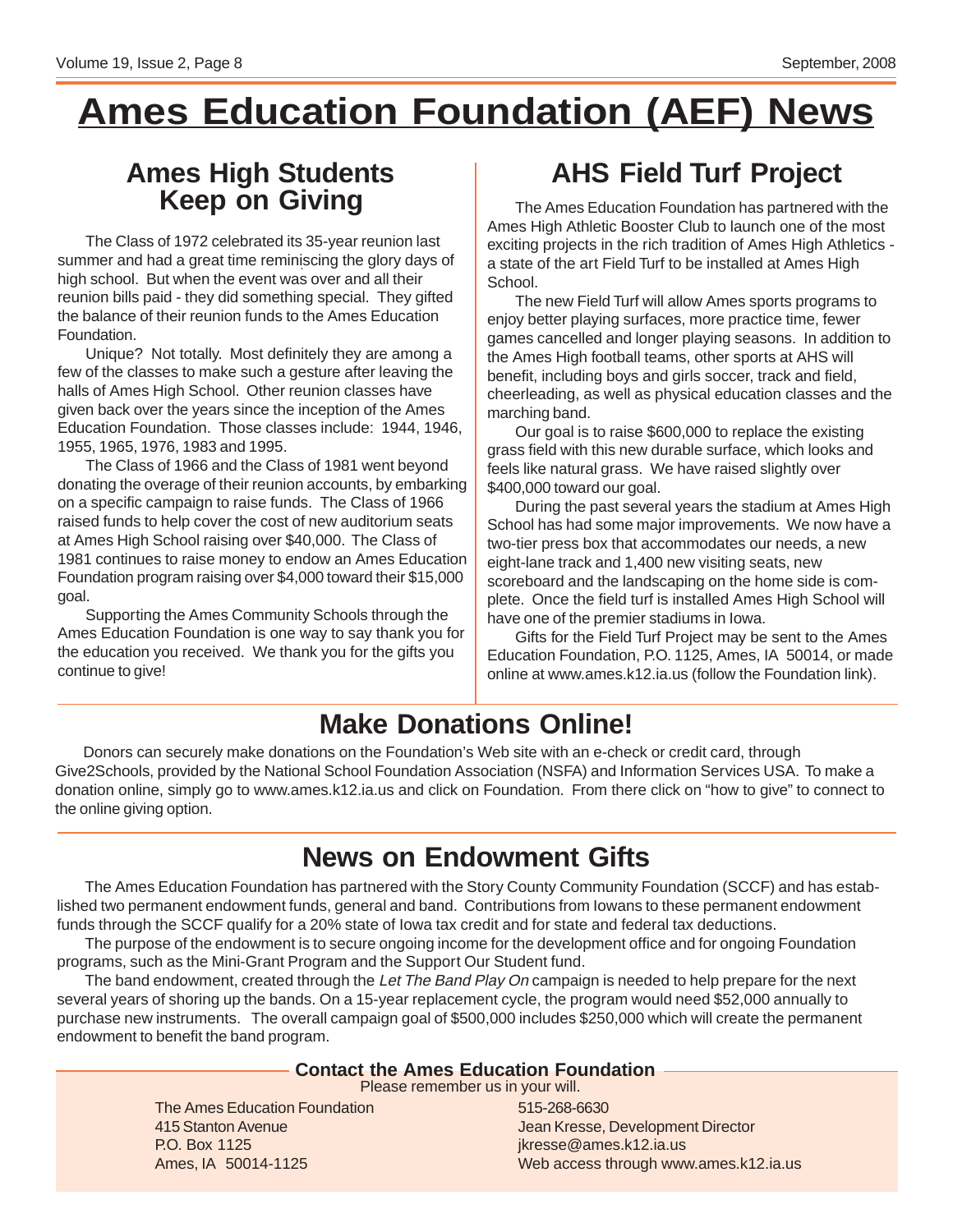| <u>Membership Blank Membership Blank Membership Blank</u>                                                                                                                                                                            |                                                        |                                           | <b>Membership Blank</b>                              |
|--------------------------------------------------------------------------------------------------------------------------------------------------------------------------------------------------------------------------------------|--------------------------------------------------------|-------------------------------------------|------------------------------------------------------|
| Mail to Ames High School Alumni Association, 1921 Ames High Drive, Ames, IA, 50010. Make checks payable to AHSAA.                                                                                                                    |                                                        |                                           |                                                      |
| Please circle membership dues enclosed:                                                                                                                                                                                              |                                                        | 1 year - \$6.00 2 years - \$11.00         | 3 years - \$15.00                                    |
| Additional Donation enclosed: \$                                                                                                                                                                                                     | 1 year - \$12.00 2 years - \$22.00<br>Foreign Country: | Memorial enclosed: \$                     | 3 years - \$30.00                                    |
| Name: <u>example and a series of the series of the series of the series of the series of the series of the series of the series of the series of the series of the series of the series of the series of the series of the serie</u> |                                                        |                                           | Graduation Year: ____________                        |
|                                                                                                                                                                                                                                      |                                                        |                                           |                                                      |
|                                                                                                                                                                                                                                      |                                                        |                                           | (first number on name label)                         |
| Birth Date: <u>_____________________________</u> If married, is your spouse an AHS grad? ________________ If so, what year? _________                                                                                                |                                                        |                                           |                                                      |
|                                                                                                                                                                                                                                      |                                                        |                                           |                                                      |
|                                                                                                                                                                                                                                      |                                                        |                                           |                                                      |
|                                                                                                                                                                                                                                      |                                                        |                                           |                                                      |
|                                                                                                                                                                                                                                      |                                                        |                                           |                                                      |
|                                                                                                                                                                                                                                      |                                                        |                                           |                                                      |
|                                                                                                                                                                                                                                      |                                                        |                                           |                                                      |
| Suggestions / comments for the AHAA (special events, newsletter ideas, anything): ____________________________                                                                                                                       |                                                        |                                           |                                                      |
| <b>Book Order Form</b>                                                                                                                                                                                                               | <b>Book Order Form</b>                                 | <b>Book Order Form</b>                    | <b>Book Order Form</b>                               |
| Mail to Ames High School Alumni Association, 1921 Ames High Drive, Ames, IA, 50010. Make checks payable to AHSAA.                                                                                                                    |                                                        |                                           |                                                      |
|                                                                                                                                                                                                                                      |                                                        |                                           |                                                      |
|                                                                                                                                                                                                                                      |                                                        |                                           |                                                      |
| 2001 Ames High School Alumni Directory (postage included)                                                                                                                                                                            |                                                        |                                           |                                                      |
| "Ames-From Marsh to Modern City" by Farwell Brown                                                                                                                                                                                    | (Includes pictures from every Spirit from 1920-2000.)  |                                           | qty: x \$20.00  subtotal                             |
| "Ames in Word and Picture" by Farwell Brown                                                                                                                                                                                          |                                                        |                                           | qty: ______ x \$20.00  subtotal _____________        |
| "Ames-Tales from Two Old Timers" by Farwell Brown<br>"Once Upon A Time" by I.W. (Red) Milliken (postage included)                                                                                                                    |                                                        |                                           | qty: x \$20.00  subtotal<br>qty: x \$20.00  subtotal |
| "A Guide to Ames" by Tamara Kuhn                                                                                                                                                                                                     |                                                        |                                           | qty: x \$15.00  subtotal                             |
|                                                                                                                                                                                                                                      |                                                        | add \$5.00 postage for each book ordered: |                                                      |
|                                                                                                                                                                                                                                      |                                                        | (\$10.00 max for postage)                 | <b>TOTAL</b>                                         |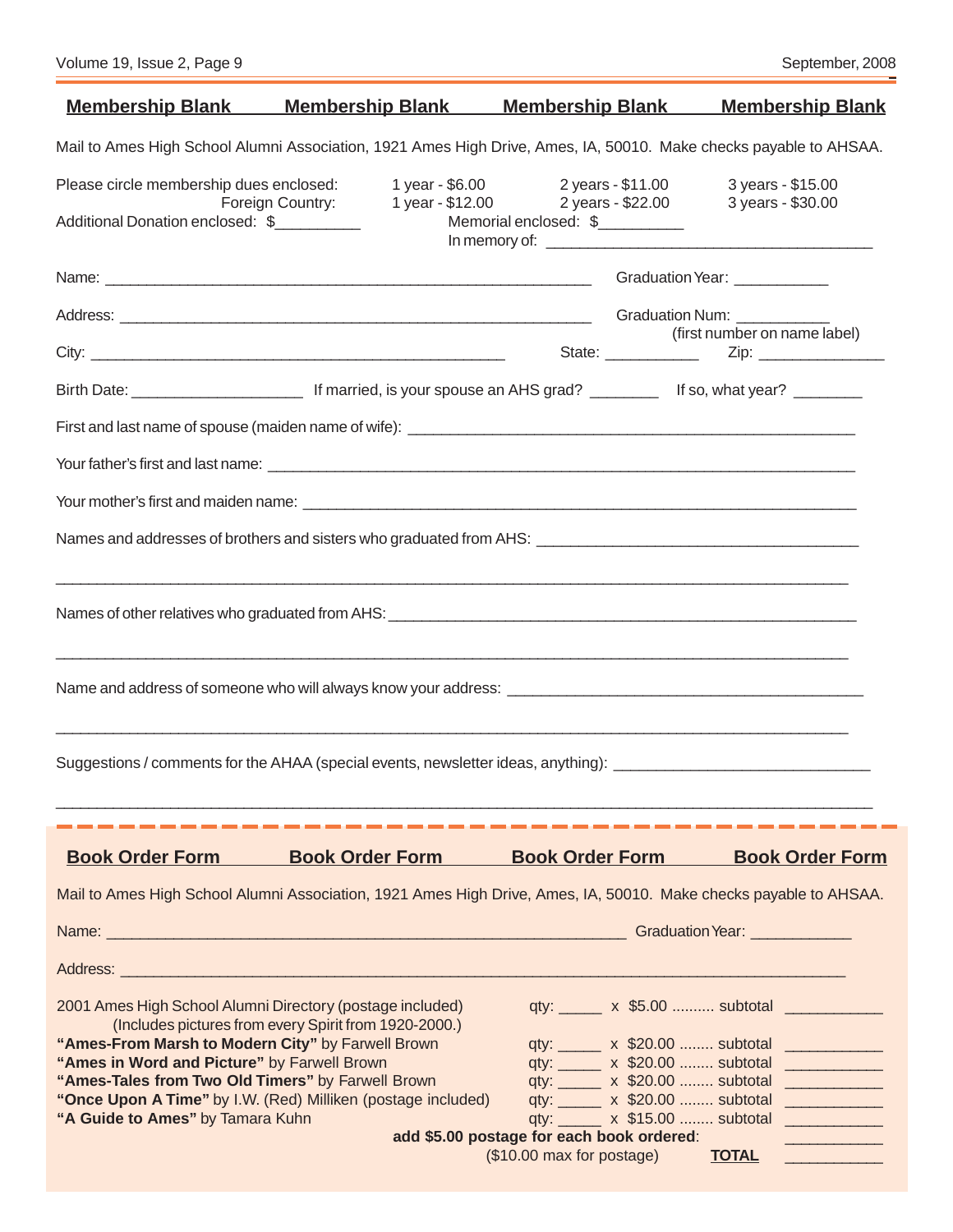**Lost List** - We have no address for the names listed on this page. If you have a current address or lead to finding them, please let us know. Send all information to: Jack Smalling, 2308 Van Buren Avenue, Ames, Iowa, 50010. Thank you.

**LOST GRADUATES** 25 Allen, Lyle Ambrose 25 Knapp, F. Raymond 27 Peck, Helen 28 Hearn, Pauline 28 Herrmann, Martha 28 Hoxie, Louise 28 Moore, Helen G. 28 Morrison, Dale 28 Morrison, Gale 29 Baker, Leone 29 Campbell, Phyllis 29 Gehringer, Dorothy 29 Jensen, Ephram 29 Miller, Sam 29 Smith, Dorothy 29 Thomas, Elsie 29 Treon, Elva 30 Carpenter, Carol 30 Mcdonald, Thomas 31 Heuerman, Mildred 31 Lenhart, Harriet R. 31 McKinley, Earl 32 Buckles, Harriet Louise 32 Creighton, Ruth 32 Critzman, Carol R. 32 Homan, Marjorie F. 32 Howard, Dorothy M. 32 Mills, Alice Pattee 33 Dixon, H. Maynard 33 Engstrom, Dorothy Maxine 33 Gonder, Margaret Ellen 33 Griffith, John Martien 33 Hunt, Esther I. 33 Lawson, Harriet Jean 33 Poulos, Louis T. 34 Agard, Esther E. 34 Armstrong, Elsie Fronsdahl 34 Conn, Delorus 34 Cowan, Loretta M. 34 Farber, John L. 34 Gill, Irene B. 34 Johnson, Mildred Helen 34 McVey, Maxine Amelia 34 Parks, Kathryn Alice 34 Peel, Kathryn Jane 34 Viggers, Virginia Frances 35 Pickett, Ellen Gay 35 Pratt, Caryl Amber 35 Smith, Betty R. 36 Kingkade, Bernardine D. 36 Shedd, Robert K. 37 Duitch, Sylvia Esther 37 Nordeen, Lois Opal 37 Peterson, Wilma Esther 37 Thompson, Bonita M. 37 Umble, Ruth Irene 37 Wildman, Josephine Grace 38 Burkhardt, Bertha M. 38 Cronan, Geraldine R. 38 Gastrock, Edalee Esther 38 Lanning, Mary Jane 38 Tice, William Henry 38 Woosley, Dorothy 39 Bland, Celia Mae 39 Browne, Josephine May 39 Hayes, Patricia Lea 39 Klos, Catherine May 39 Reeves, Patricia Mae 39 Sussman, Betty 40 Beaty, Edward E. 40 Dorchester, Mary Louise 40 Duvall, Bette M. 40 Hensler, Norma Jeanne 40 Hubbard, Marjorie R. 40 Iverson, Betty Ann 40 King, Mary Elsie 40 Knight, Jeanne L. 40 Turner, Janet Louise 41 Benton, Jean 41 Burdick, Dorothy Irene 41 Burk, Marion 41 Combs, Mary Jean 41 Cook, Dorothy Mae 41 Crump, Elinor 41 Knudson, Betty Louise 41 Landers, Dolores 41 Mumm, David Lee 41 Remley, Joan Elizabeth 41 Wetter, Ruth Frances 43 Hanline, Avice M. 43 Price, Betty Jane 43 Williams, Betty Jean 44 Mccormack, William 44 Morris, James Frank 44 Paine, Frank R. 44 Rafdal, Naomi Elaine 45 Genaux, Eleanor Ann 45 Jefferson, Gordon 45 Mcclure, Mary Lynn 45 Penna, Betty Jo 45 Schneider, William H. 45 Thurmond, Frances Olive 46 Fitch, David James 46 Murphy, Gerald Dale 46 Powers, Sally Marie 46 Rhodes, William Sydney 47 Allbert, Muriel E. 47 Barber, William Phineas 48 Altemeier, Mary Louise 48 Cole, Lois Evelyn 48 Giese, Mary Joan 48 Lawrence, Robert W. 48 Prather, John W.

48 Schaefer, Vernon Herbert 48 Wallace, James Irving 49 Carpenter, Norma Jean 49 Green, Judith Ann 49 Rahamer, Doris Loriene 49 Smith, Rozella Maxine 50 Carpenter, Betty Jo 50 Tripp, Richard Buel 51 Nadorff, Rita Mary 51 Vincent, Helen 52 Begg, Ronald Wayne 52 Jager, Anne Jacob Renee 52 Peterson, Thomas Richard 52 Spear, Barbara Ann 52 White, Francis Edward 53 Davis, Gordon L. 53 Gibson, Patricia E. 53 Kjerland, Norman Eric 53 Nass, David Allen 53 Peterson, Kenneth E. 53 Wilson, Janet Gayle 54 Thompson, Patricia Ann 54 Wand, Lela June 55 Hernandez, Wagner 56 Clark, Lyn 56 Mack, Cherrill Ann 57 King, Ronald Earl 58 Howard, Judy 58 Melampy, Kathleen 58 Thompson, Duane Curtis 58 Vogtlin, Shirley 59 Bruce, Clare H. 59 Poole, Carey E. 59 Randau, Ronald Leroy 60 Bush, Ronald C. 60 Fredrickson, Patricia Ann 60 Reed, Mary Sue 61 Anderson, James Frederick 61 Ball, Nancy Rae 61 Bappe, Robert Bruce 61 Diehl, Barbara Lyon 61 Hanson, Mary Kathleen 61 Kammerer, Stanley Clyde 61 Larson, Harvey John 61 Lorenzen, Garold Lee 61 Manning, Kristine Marie 61 Marsh, Theodore Donald 61 Ray, Robert Luther 61 Rice, Susan Natalie 61 Shockey, Lucinda Lee 61 Spear, Michael Lee 61 Wilcox, Barbara Sue 61 Wright, Sharon Kay 62 Breckenridge, Linda Kay 62 Campbell, Michael David 62 Chase, Stephen H. 62 Clemens, Kent Bush 62 Dawson, Sally Jo 62 Eltawil, Zeinab Z. 62 Gross, David E. 62 Link, Sandra Sue 62 Martini, Teresa Ann 62 Pirtle, Dianna May 62 Voss, David Dean 63 Bonanate, Giovanni 63 Cole, Jess Nathan Jr. 63 Crain, Jean Elizabeth 63 Crossley, Susan K. 63 Gray, Carolyn S. 63 Jarvis, Linda Belle 63 Klopf, John L. 63 McGuire, Jack Miller Jr. 63 Mesmer, Daniel William 63 Milliken, William Edward 63 Oest, Mary Elizabeth 63 Oslund, Allan F. 63 Peterson, Stephen John 63 Speer, Anna M. 63 VonBergen, Becky 64 Caquelin, Robert William 64 Carlson, Cathy Gaye 64 Conner, Rose Marie 64 Cooper, Kitty Sue 64 Elbert, Stephen Thomas 64 Erickson, Judith Ann 64 Good, Marlene Kay 64 Harris, Paul E. 64 Hofstad, Rebecca Irene 64 Howard, Donna Earlene 64 Johnson, La Dawn 64 Keisler, Ann Miller 64 Kutish, Kathryn Virginia 64 Orngard, James Timothy 64 Taylor, Linda D. 64 Williams, Jacqueline Sue 64 Wilson, Michael Rodney 64 Wright, James George 65 Aggarwal, Sudhir 65 Bennett, Danny Eugene 65 Bristol, Susan Ellen 65 Cafferty, Phillip J. 65 Cott, Shirley Stickler 65 Davis, Dennis Milo 65 Dennis, Mary Linda 65 Hamme, Charlotte R. 65 Horn, Judith A. 65 Larson, Karen Ann 65 Lewis, Robert A. 65 Miller, Margaret Erma 65 Mills, Esther May 65 Olson, Deanna Marie 65 Patterson, Annie Laurie 65 Reinhart, Julie A. 65 Seastrand, Ronald A.

65 Sinnen, James Eugene 65 Strickland, Michael J. 65 Tonne, Patricia Anne 65 Webb, Carl Thomas 66 Catus, Ann Marie 66 Darnell, John David 66 Davis, Charles Craig 66 Frame, Joyce A. 66 Hemstreet, Ann B. 66 Johnson, Donna Marie 66 Kelley, Kathleen A. 66 McCullough, Patrick John 66 Myers, Claudia Marie 66 Oates, Thomas Richard 66 Stalstrom, Marja Lisa 66 Stevens, Michael Edward 66 Sulentic, Mary Anne 66 Watkins, Karla Marie 67 Beman, Larry Michael 67 Blagen, Bonnie Elizabeth 67 Hutchison, Lynn Rae 67 Johnson, Marsha Rae 67 Pace, Steven Donald 67 Smith, Karen Ann 68 Connor, Ann Louise 68 Evans, Barbara Jean 68 Harris, Michael Payson 68 Hickman, Kathryn Anne 68 Hickman, Marsha Lyn 68 Lee, Donetta Jean 68 Miller, Paul Hesse 68 Schmidt, Charlotte 69 Bruton, Renee Leah 69 Carey, Kathleen Louise 69 Kok, Marianne 69 Page, Cynthia Carole 69 Zehngraff, Pia 70 Aulin, Eva Christina 70 Bailey, Patricia Ann 70 Buchman, Cherie June 70 Gomez, Patricia Bedoya De 70 Hird, Marilyn Virginia 70 Marjanovich, Mashenka 70 Moore, John Thomas 70 Raykovic, Lola 70 Rey, Roberto Rosello 70 Schmidt, Christian 70 Zurheide, Ruth 71 Barnard, Ruth Anna 71 Decampos, Regina Marcia 71 Gray, John Robert 71 Hale, Teresa Ann 71 Henderson, Jamie Lee 71 Moldenhauer, Pamela Marie 71 Moreau, Alain 71 Strand, Leroy Allen 72 Barnett, Lowell Leroy 72 Blackburn, Carol Ann 72 Chirapanda, Suthiruck 72 Eklund, Lena 72 Eugene, George S. 72 Fisher, Marvin 72 Iten, Ruth 72 Ito, Norma Tiemi 72 Kilberg, Debra Ann 72 Kindermann, Deborah 72 Linzenbold, Eva Ilona 72 McFarlane, Gary K. 72 Rhoads, Mary Kathryn 72 Thies, Kathryn Hurst 73 Barnard, Mary Ilene 73 Davis, Donald Eldon 73 Davis, Ronald Dale 73 Kindermann, Candace 74 Johnson, Kristie Lee 74 Johnson, Kristie Lee<br>74 Neptune, Jacqueline 74 Sherod, Diane Kay 74 Winburn, Cydne Marie 75 Bell, Keith Harold 75 Bulkley, Teresa 75 Buzzard, Barbara Kathryn 75 Hall, Jadie J. 75 Hess, Brenda Kay 75 Lepage, Diana Blanche 75 Nichols, William Edward 76 Baena, Marly C. Da Silveira 76 Ghobadi, Fahimeh 76 Knoll, Bonnie Lynn Lloyd 76 Minaei, Mohammad Reza 76 Nilsson, Per Ingemar 76 Sheikholeslami, Fariba 77 Ahmadi, Parvin 77 Eshaghzadeh, Alborz 77 Eshaghzadeh, Roya 77 Helland, Stephanie Dee 77 Lockamy, Derek John 77 Lynch, Kimberley Jean 77 Mostajeran, Fatomeh 77 Ochoa, Maria Lucia 77 Runge, Sheryl Lynn 77 Yamin, Simin 78 Abbott, Scott Edward 78 Bushman, Donna J. 78 Jennings, Joseph P. 78 Luke, Lisa Ann 78 Piroozbakhsh, Ali 78 Porheidar, Fatomeh 78 Rafieha, Ali-Reza 78 Rasolkhani, Mahwash 78 Strand, Thomas R. 78 Stuart, Harold Roger 78 Wilcox, Joyce Eileen 78 Zojaji, Shahrokh 79 Anderson, Dale Roger Jr.

79 Feiz, Saeed 79 Fields, Teresa Jean 79 Germain, Robert Eugene<br>79 Hariri, Zainab Salem 79 Hariri, Zainab Salem 79 Hunt, Laurel Tawn 79 Hutchinson, Cheryl Kay 79 Kingery, Laura Mae 79 Mahdavi, Muhammad Ali 79 Messines, Anne 79 Miller, Todd Lloyd 79 Monibi, Rana 79 Nayeri, Maryam Fatemi 79 Olson, Eric L. 79 Peterson, V. Wayne 79 Roberts, Mark Allen 79 Sasso, Mohammed Sami 79 Shojaeddini, Ahmad 79 Tabesh, Ali Reza 80 Abbott, Lisa Elaine 80 Al-Mansour, Khaled Sulaiman 80 Borazjani, Amir 80 Campbell, Robin Fay 80 Carlson, Cynthia Carol 80 Conlon, Joseph Scott 80 Hawthorne, Clark Wylie 80 Mirzamostafa, Seyed-Naser 80 Monemi, Shahriar 80 Pourabbas, Fariborz 80 Power, John F. 80 Razmpour, Bahman 80 Sohrabian, Fereidoon 80 Stuart, Kimberly Ann 80 Troxel, Janice Ann 81 Anderson, Jedd David 81 Benson, Helen Louise 81 Ficken, David William 81 Huynh, Hue 81 Huynh, Phat 81 Jones, Brian Keith 81 Kifel, Nasser Abdallah 81 Laughlin, Elisa C. 81 Verser, Cynthia Carol 82 Doan, Diep Thi Ngoc 82 Gaetano, Pamela Sue 82 Isenberger, Kelly 82 Johnson, Kerry Michael 82 Ocadiz-Garcia, Elisa 82 Ocadiz-Garcia, Silvia 82 Ramsell, Eric W. 82 Troxel, Janet May 82 Twombley, Lisa Anne 82 Weiss, Julianne 82 Wilson, Mark D. 82 Yanda, Jill Elizabeth 83 Bortz, Elaine Marie 83 Cummings, Kevin L. 83 Davis, Jeffrey Alan 83 Dhanani, Aurangzeb A. 83 Doan, Dung Thuy 83 Hoang, Vui Thi Thu 83 Jordan, Todd R. 83 Morales, Carolina Urioste 83 Ro, John Douglas 83 Toth, Joseph 84 Blackburn, Sherri Lynn 84 Chambers, Glenn Allan 84 Dhanani, Azam 84 Gaetano, Peter Jeffrey 84 Grimm, Randy James 84 Mitchell, Roberta Jo 84 Nevins, Jennifer Christine 84 Schulz, Donn Renaye 84 Spraggins, Brian Keith 84 Taylor, Jennifer 84 Wilson, Samantha Jean 85 Ewing, Ingrid Leigh 85 Feiz, Vahid 85 Liu, Quowona Peter 85 Meas, Kim Sang 85 Nikule, Mohammad Seyed 85 Stout, Kenneth Darrel 85 Toth, Agnes 85 Trebes, Anja 85 Zakeri, Golbon 86 Andersin, Lars Georg 86 Conley, David 86 Havlin, Jeffry Lynn Jr. 86 Hung, Gilberto Chifoon 86 Jones, Melissa Ann 86 Moore, Scott Melvin 86 Popelka, Brecca Rhea 86 Randall, Todd Alan 86 Sinatra, Marc Anthony 86 Yates, Karen Margaret 86 Yates, Mark Lawrence 87 Aller, Robert Lewis 87 Martin, Michael Richard 87 Rackham, Nick 87 Smith, Janette Leah 87 Taher, Zafer Saef 88 Hollings, Kristin Anne 88 McGuire, Dave Eric 88 Mitchell, Wesley Ted 88 Ralston, Amy Suzanne 88 Watne, James Allen Paul 88 Yom, Toeum 89 Bryan, Stephanie Michelle 89 Chung, Dong Hee 89 Cummings, Kristine Ann 89 Gregory, Ronald Eugene 89 Lee, Shawn Min 89 Lomantow, Judicia 89 Mcdonald, Melissa Marie

89 Mitchell, Kathryn Claire 89 Saintcharles, Persephene 89 Strable, Michelle Lynn 89 Truong, Minh Lap 90 Fashbaugh, Martin Jolian 90 Lee, Ty Van 90 Murray, Stacey Lynn 90 Royal, Kirsten Melanie 90 Westbrook, Shannon Jo 91 Chahal, Pramilla P. 91 Erickson, Linda 91 Heaton, Garrett W. 91 Hill, Matthew J. 91 Long, Cynthia Kathryne 91 Mardi, Dewantoro 91 West, Addie Mae 91 Yi, Connie Jiongbin 92 Barandiaran, Miguel Angel 92 Chu, Jenny 92 Hammer, Amy Jean 92 Hoekema, Eric Matthijs 92 Kaczmarek, Jeffrey Thomas 92 Madison, Jennifer Ann 92 Massey, Sherri Lynn 92 Millerbernd, Renee Anita 92 Puspitasari, Nyoman Anie 92 Wendt, Nicole Denise 92 Wilson, Maurice E. 93 Barandiaran, Luis Fernando 93 Gardner, Jeffrey M. 93 Harris, Ryan Christopher 93 Johnson, Richard Lee 93 Lang, Sherry Michelle 93 Ray, Christene Ann 93 Rozewski, Ananda Joshua 93 Siwatu-Whittington, Ashia 93 Slaughter, Joshua Aaron 93 White, Jamison Ryan 94 Beaman, Heather Leigh 94 Christy, Scott Chace 94 Darkoh-Ampem, Michael 94 Haynes, Melissa Ladd 94 Serfass, Evan Robert 95 Adair, Nathan E. 95 Asar, Asmaa Mohmed-Mahdy 95 El-Dars, Sherine Ezz-El-Dine 95 Fetty, Ola D. 95 Vongsaly, Vanndy 95 Westpfahl, Jeremy Scott 95 Xi, Qian 96 Brown, Richard Bruce 96 Deardorff, Jesse James 96 Estes, Kurt Dean 96 Flores, Ana Catalina 96 Hassel, Frank 96 Hyun, Soung Hee 96 Kruger, Adam W. 96 Li, Xue 96 McPherson, Jose Antonio 96 Rodgers, Jeffrey Brian 96 Su, Chi-Chen Jane 97 Hopper, Trevor Gene 97 Jones, Marc Anthony 97 Knapp, Toby Michael Ogram 97 Milavec, Catherine M. 97 Mosesova, Irina A. 97 Mosesova, Sofia Alexandri 97 Pitts, Nola Jean 97 Schroeder, Jonathan 97 Schutt, Jennifer Jean 97 Scott, Bridgette Marie 97 Wentzel-Fisher, Asa 98 Bower, Tracy Dawn 98 Dennis, Cara Cristine 98 El-Khariby, Howaida 98 Farooq, Umer 98 Meier, Michael Frank 98 Milburn, Wendy 98 Regis, Faith Marie 98 Roeske, Jeffrey Wilson 98 Roth, Erica Lynn 98 Thomas, Eddie 98 Thornton, Bryan Asher 98 Umbaugh, Kelly Nocole 98 Uribe Marquez, Carlos 98 Vilmont, Adam Francis 99 Ali, Lubna 99 Azmeyesh, Jefer Seyed 99 Gonzalez, Juan Sebastian 99 Grieshop, Caithlin Marie 99 Kritz, Jaclyn Shea 99 Lee, Kiwhoon 99 Myers, Nicholas H. 00 Benson, Timothy Robert 00 Brewer, Patricia Ann 00 Coleman, Peterline 00 Collazo, George Jessiey 00 Harbunova, Yauheniya 00 Harun, Siti Binti<br>00 Malooly, Anthony Wilke<br>00 Malooly, Anthony Wilke<br>00 Spence, Leiha Marie<br>00 Yau, Szu-Mun<br>00 Zheng, Oiyou<br>00 Zheng, Oiyou<br>01 Airhart, Michael Allan 01 Ametaj, Ermal Burim 01 Bennett, Angela Bang Keul 01 Brown, Christopher Earl 01 Cavanaugh, Elizabeth 01 Chilongo, Bizenge 01 Chrystal, Jessica Jane 01 Galvin, Nickolas Richard 01 Grady, Travis Dean

01 Harun, Mohd Rizal Bin 01 Holmes, Christina Marie 01 Jenkins, Tamika Elon 01 Lepon, LesPaul 01 Lepon, Lesr aur<br>01 Mercer, Shanna Kaye 01 Nunez, Andres Felipe 01 Sturm, Christopher 01 Torres, Boris Martin 01 Yau, Sze-May 02 Anderson, Michael Alan 02 Di Orio, Mark Anthony 02 Harris, Alissa Nichole 02 Hassan, Muhammad 02 Kuhnen, Sarah L 02 Lee, Jessica 02 Myers, Krystal D 02 Roberts, Jeffrey Antonio 02 Thorne, Tiffany N 02 Zhao, Yue 03 Casey, Matthew James 03 Cho, Christine 03 Collier, Timothy Thaddeus 03 Danks, Craig Stewart 03 Diggs, Evelyn M 03 Harden, Lakreshia Denice 03 Holm, Ryan Dean 03 Holmes, Benjamin Michael 03 Kier, Garang Dut 03 Luna-Vazquez, Emanuel 03 Mercado-Ortega, Pedro 03 Musignac, Shalome Christine 03 Nunez, Carolina 04 Babaei-Bourajeni, Farin 04 Carlson, Brandt R 04 Fickbohm, Jessica Rose 04 Hewitt, Kevin Paul 04 Hobbs, Tia Marie 04 Johnson, Whitney Frances 04 Komula, David Tyler 04 Myers, Benjamen Joseph 04 OConnell, Kyle Richard 04 Reyes-Juarez, Raphael Ivan 04 Swenson, Jenna Marie 04 Vincent, Matthew C 04 Whaley, John Henry 05 Canales, Augusto Rogelio 05 Crausby, Darreyl 05 Larson, Anthony James 05 Maxwell, Elizabeth Marie 05 Sharma, Navneet 06 Ahn, Annie K. 06 Andersen, Christian John 06 Cho, Edward 06 Davis, Ashley Nichol 06 Fonseca, Rosemary 06 Hiatt, Megan Renee 06 Hopkins, Aleisa Marie 06 Kim, Ji San 06 Matteson, Jennifer Alicia 06 Neunhoffer, Jacob S 06 Reyes-Juarez, Mario Angel 06 Terronez, Omelia Marie 06 Waldman, Sara R. 06 Wu, Lezhi 07 Habhab, Jamalia Rogene 07 Haron, Gasim 07 King, Mark James 07 Li, Nancy Nanxi 07 Schultz, Ashley Elizabeth

#### **LOST TEACHERS**

25 Douglass, Isobel 34 Sherbon, Elizabeth 37 Hunter, Helen 37 Turner, J. Francis 42 Porter, Margaret 43 Menefee, Julia 44 Johnson, Kathryn 45 Kaplan, Esther 46 Beatty, Ann 46 Miller, Jean 46 Turner, Hubert 48 Laros, Eva 49 Boswell, Joan 49 Shaeffer, Mary Ellen 50 Witte, Diane 51 Evenson, James 54 Woods, Marian 56 Doyle, Mary Jean 56 Zimbelmann, Alice 59 Green, Annette 59 Roberts, Sharon 62 Cole, Donald C. 65 Foote, Wendy 66 Wright, Jan 67 Closs, Stanley 68 Iverson, Carolyn 69 Burton, Caroline 71 Carlson, Karen 71 Gilbertson, Jack 75 Neal, Linda 76 Brown, Nancy Evelyn 76 Fedo, Kay 78 Nyhagen, Gwen 78 Springer, Katie 80 Hughes, Patrick A. 80 Meyer, Russel 93 Campbell, Alan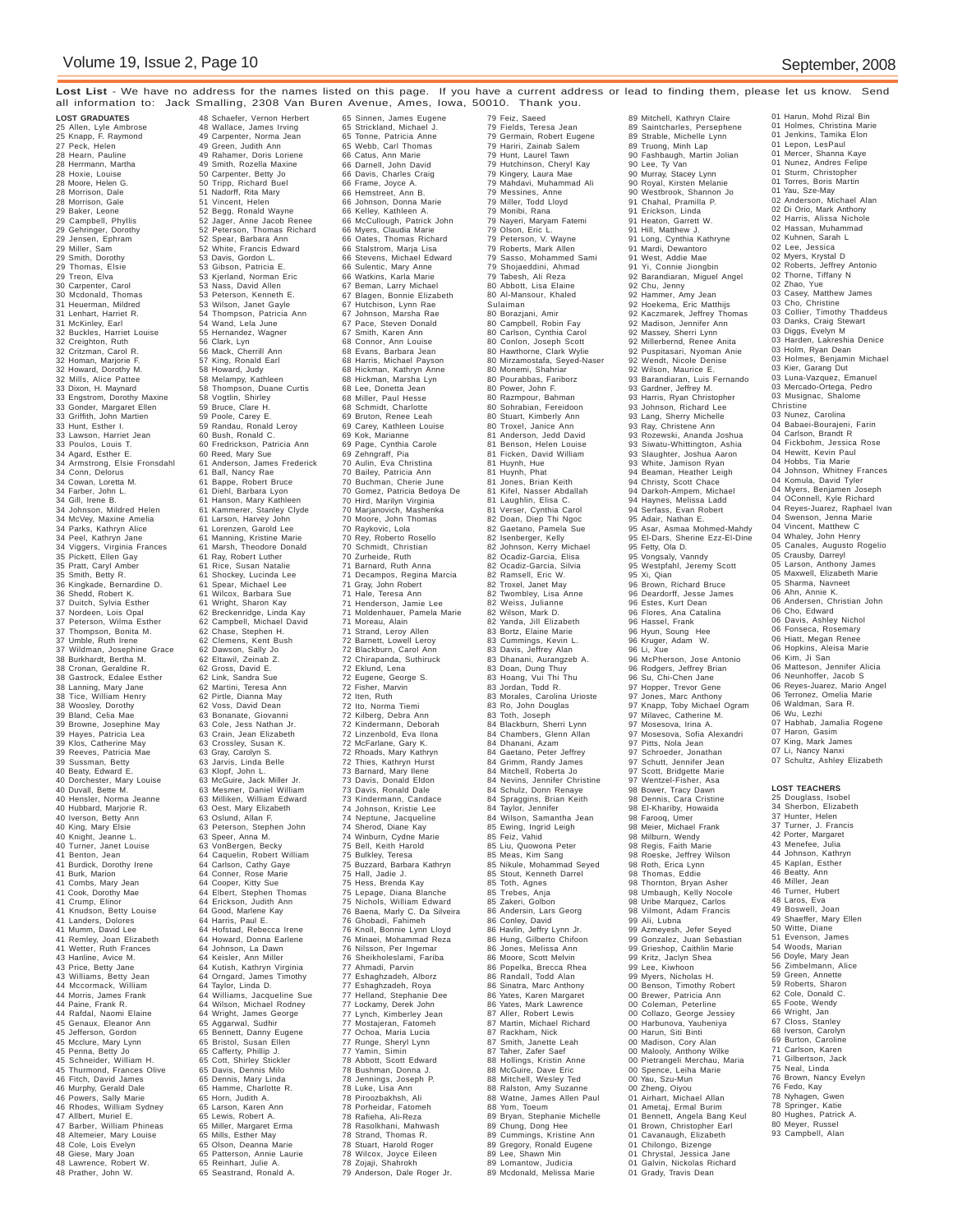# **We Get Letters . . .**

### AHSAA,

It has been 76 years since I graduated from Ames High, 72 years since I moved away from Ames and over 50 years since I visited Ames. I know I wouldn't recognize anything now but my memories of Ames and Ames High remain as sharp as black and white, with a gold warm glow over it all. Thanks for the memories!

> **Mary (Koos) McCain '32** --------------------------------------------------------------

#### AHS Alumni,

As always I was excited upon receiving the last newsletter. While reading the "letters" there was one from Steven Netcott '73. I contacted him thru the internet address. Yes, it did turn out to be my Great nephew, who lives in Washington, D.C. We have been keeping in tough ever since. Thank you for such a great task of keeping us up to date.

#### **Marie (Anfenson) Fisher '44**

--------------------------------------------------------------

#### AHSAA,

Can you believe it? Today's Ames High graduates will celebrate their 65<sup>th</sup> anniversary in 2073!!! What will the world be like?

Despite the war of our youth and not having much money, I still believe we lived in the best of times …in the best hometown…with terrific schools. Here's to the class of 1941!!

Thanks for all you do. Good news this issue: nobody of our year died!

--------------------------------------------------------------

**Kathy (Boland) Schwanz '43**

#### AHSAA,

I just returned from my 55-year Medical Class Reunion in St. Louis Mo. It was at our alma mater Washington University and attended by 20 of my classmates who were still able to travel and tell stories. There is enough of the original model (me) to get some rubber on the road. But not enough to burn the tires.

**Tillman Moore '44** --------------------------------------------------------------

Dear Ames High Alumni Association,

I would like to thank you immensely for your interest and assistance in my future education in the form of your scholarship. I am honored and thankful to have been considered for, and granted, this opportunity for aid in the furthering of my education at the University of Iowa.

> Thank you again, **Erika Bjorklund '08**

--------------------------------------------------------------

Ames High School Alumni Association,

Here are two pictures of the same students. They are all 1951 graduates. The lineup is the same in both pictures: Bruce Adams on left, Richard Day in middle, Phil Arthur on right. The first picture I took in May 1947 at Central Jr. High. The other was at the 40th reunion of the class of 1951 in 1991 at Brookside Park.

#### **Roger Deal '51**



--------------------------------------------------------------

Ames High School Alumni Association,

I think often of my 3 years at Ames High. I worked after school and weekends at the telephone company across the street from the high school. I was working the day President Roosevelt died. The switch board lite up like a Christmas tree. Our thoughts were the war was over. And our concern now what will happen with the President gone.

Now my mind is active remembering the ice cream store, dime dances in the park, skating on the lake at ISU. The basketball team taking state champ, etc.

--------------------------------------------------------------

Thanks for all the hard work putting together these newsletters.

**Oreta (Stewart) Schreckengast '45**

## **Ames is Green**

Smart, fit, now green.

Country Home Magazine has rated Ames as one of the 25 Best Green Cities in America for 2008.

In its April edition, the lifestyle magazine rated Ames No. 19, right behind Iowa City.

Ames rated sixth in the rating for small cities with populations of 150,000 or less.

"Becoming a more sustainable community and decreasing our carbon footprint have been identified as City Council goals, and I am pleased to learn those efforts have helped Ames to be named to the "Top 10 Small Cities" list," said Ann Campbell, Ames mayor.

The study looked at 24 data points, including air and watershed quality, mass transit and power sources. This is the second year Country Home has published a "Greenest Cities" ranking. Last year, Ames was in 39th place.

> Laura Millsaps The Tribune, Ames